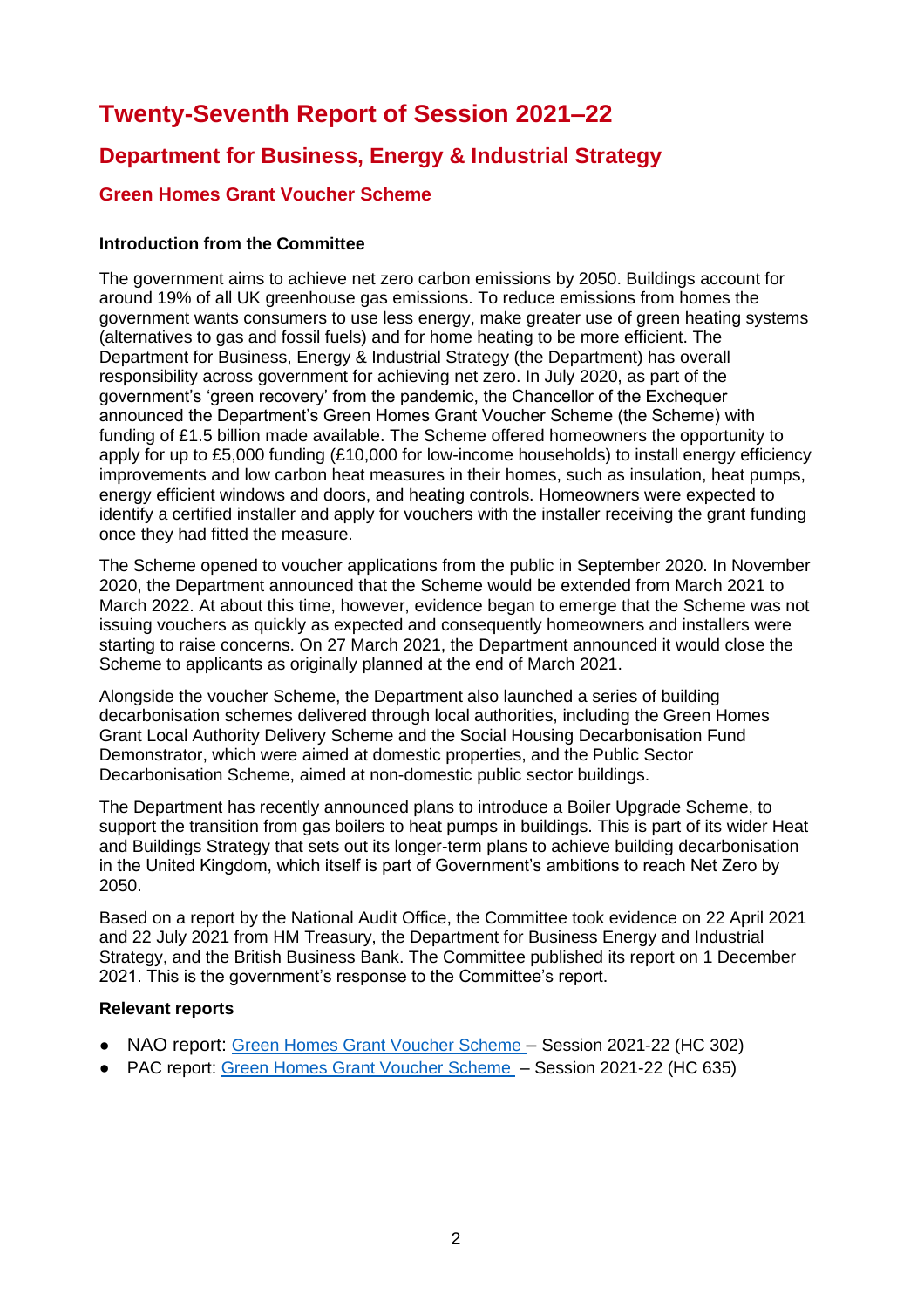#### **Government response to the Committee**

*1: PAC conclusion: The Department's failure to deliver a viable scheme has damaged confidence in its efforts to improve energy efficiency in private domestic homes.* 

*1: PAC recommendation: The Department needs to regain the confidence of consumers and industry if it is to realise the ambitions set out in the recently published Heat and Buildings Strategy. Alongside its Treasury Minute response to this report, the Department should:*

- *set out the measures it will use to assess whether consumers are indeed opting to install measures to decarbonise their homes at a rate consistent with delivery of net zero; whether the supplier market is building its capacity quickly enough to match likely demand and, in particular whether sufficient steps are being taken to train the number of skilled workers that will be needed to install these measures;*
- *spell out the interim milestones by which future progress should be judged; and*
- *commit to reporting not only what has been done but also measures of what still needs to be done to deliver net zero, for example the number of homes in the UK yet to meet the expected insulation and heating standards.*

1.1 The government agrees with the Committee's recommendation.

#### **Target implementation date: Winter 2022**

1.2 Department for Business, Energy and Industrial Strategy (BEIS or the department) officials and Ministers regularly engage with industry stakeholders to understand key challenges and inform policy design. For example, the new [Net Zero Buildings Council](https://www.gov.uk/government/groups/net-zero-buildings-council) brings together representatives from industry, academia, consumers and local government to support the successful delivery of the [Heat and Buildings Strategy,](https://www.gov.uk/government/publications/heat-and-buildings-strategy) and a new Home Decarbonisation Supply Chain Engagement Group will convene trade body and other sector representatives in a regular forum. A recent Infrastructure and Projects Authority (IPA) Review recognised the department had developed a deeper analytical approach to understand and engage with the supply chain, which will inform the broader Programme and Portfolio.

1.3 Ensuring consumers have access to independent and government-endorsed information on energy efficient home upgrades is a priority. The [Simple Energy Advice](https://www.simpleenergyadvice.org.uk/) (SEA) service provides homeowners with impartial and tailored guidance on how to reduce energy bills and make their homes greener, as well as which government schemes they may be eligible for. In the [Net Zero Strategy,](https://assets.publishing.service.gov.uk/government/uploads/system/uploads/attachment_data/file/1033990/net-zero-strategy-beis.pdf) the department committed to enhancing the SEA and moving it to GOV.UK.

1.4 The department plans to commission ongoing supply chain research on the materials, products and labour needed to install the measures included in our home retrofit schemes to report in 2022-23, as well as commissioning longer term social research insights to better target our interventions to support future market growth. This will help understand how far the supplier market is building capacity and what further interventions may be required.

1.5 The government recognises the need for a skilled and robust supply chain to deliver the improvements to buildings necessary to meet our net zero targets. Since 2018, the department has launched a £6.9 million skills competition to provide up to 8,000 training opportunities and provided £4.7 million funding for six pilots, testing innovative approaches for growing the energy efficiency installer supply chain. In 2021-22 the department made £15 million funding available, enabling public sector organisations to access the skills needed to develop heat decarbonisation plans for schools, hospitals and other public buildings.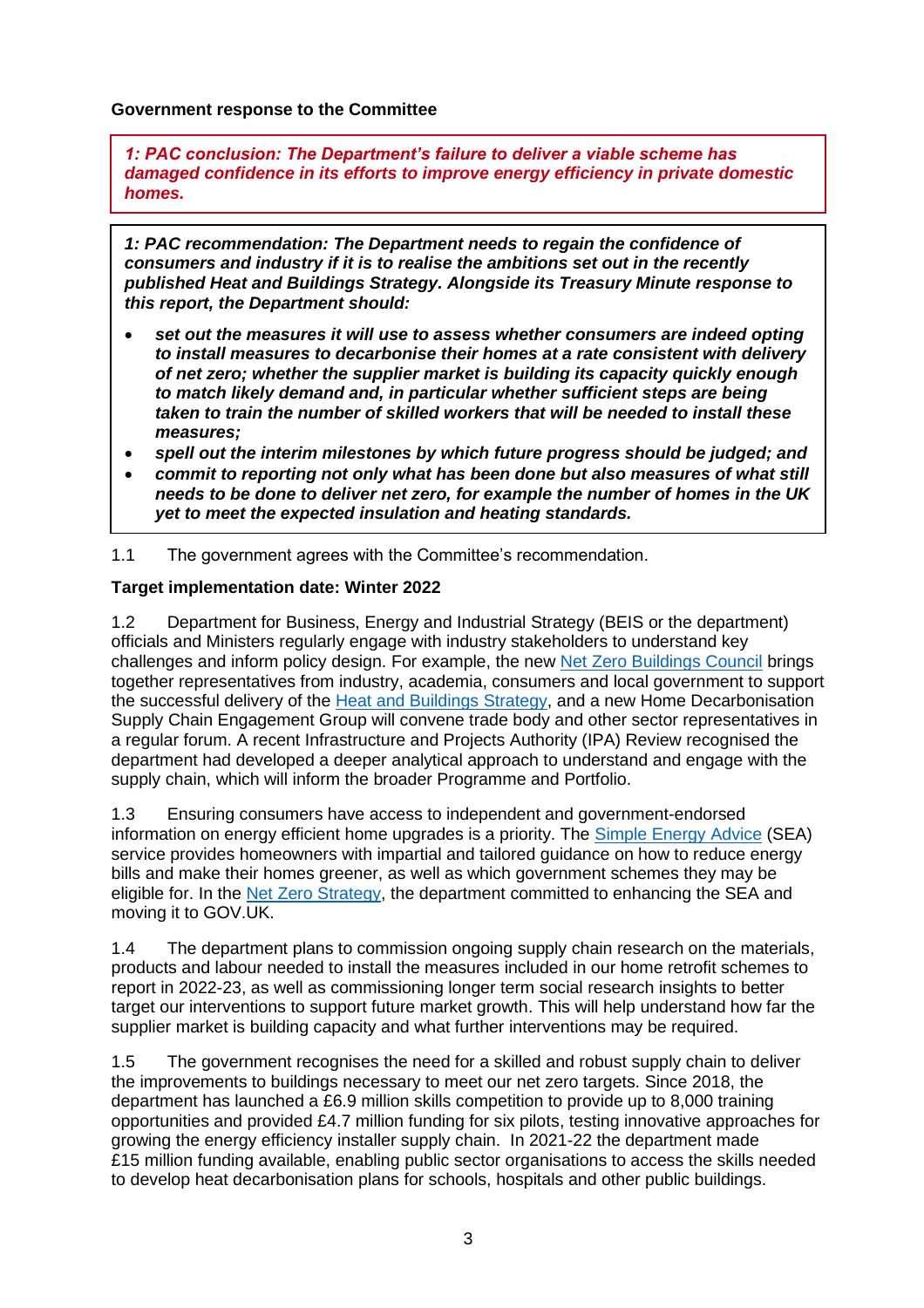1.6 The department reports on a set of indicators to Number 10 Downing Street and crossgovernment boards. Internal collaboration to strengthen alignment on reporting will further enable effective policymaking. The BEIS Outcome Delivery Plan will include trajectories for heat pump deployment and the improvement in EPC ratings for homes, showing how much has been achieved and how much still needs to be done. The regular English Housing Survey tracks improvements in the energy efficiency of the national building stock from any measures consumers have opted to have installed. BEIS publishes a range of energy efficiency statistics, including monthly publications on [Household Energy Efficiency](https://www.gov.uk/government/collections/household-energy-efficiency-national-statistics) and the Green [Homes Grant scheme,](https://www.gov.uk/government/collections/green-home-grant-statistics) providing transparent reporting on installation delivery.

1.7 Recognising the need for proactive engagement with consumers and installers, the department is developing communications that will reinforce the benefits of energy efficiency installations to reducing energy bills and supporting our net zero target. The department has pledged to report annually on progress towards its public commitments, including interim milestones, as outlined in the [Net Zero Strategy.](https://assets.publishing.service.gov.uk/government/uploads/system/uploads/attachment_data/file/1033990/net-zero-strategy-beis.pdf)

*2: PAC conclusion: Despite clear warning signs, the Department proceeded with an unrealistic implementation timescale for the Green Homes Grant Voucher Scheme.*

*2: PAC recommendation: The Department should:*

- *set out how it will improve its approach to testing and assuring the readiness of new programmes; and*
- *where the Department is unable to take these actions, consider requesting a Ministerial Direction, bearing in mind its obligations under Managing Public Money to have regard for the feasibility of what is being proposed.*

2.1 The government agrees with the Committee's recommendation.

#### **Target implementation date: Winter 2022**

2.2 As part of the governance approvals for investments, the Accounting Officer assesses whether a ministerial direction is required. Having assessed the risks associated with the Green Homes Grant Voucher (GHGv) scheme's implementation timescale, the Accounting Officer gained assurance from HM Treasury that flexibility to shift a proportion of spending into the subsequent financial year would be considered, and £320 million was allocated in the 2020 Spending Review for the 2020-21 financial year. The Government Digital Service's (GDS) independent assessment and approval of the initial digital product also provided assurances. In light of this, and the departmental record of delivering similar schemes, a ministerial direction was not considered to be required in this case.

2.3 Since Summer 2020 BEIS has reinforced the team responsible for the control environment for investment appraisal, allowing greater attention to be given to each project. A new director-level head of project delivery profession has been appointed, who attends the Executive Committee and reports to the Permanent Secretary. A new Implementation and Delivery Directorate (IDD) has been created to support projects through the whole life cycle, for example by recruiting Delivery Business Partners.

2.4 Within the IDD, the Delivery Capability team is responsible for continuously developing BEIS' delivery profession and capability. For example, by setting up a Project Assistance Team to support key projects and recruiting Project Delivery Business Partners to provide delivery assistance to groups/Programmes.

2.5 However, the department recognises the need to enhance this area as part of its strategic transformation into a delivery department. To that end, the Delivery Transformation Programme (DTP) aims to improve delivery capability across the department. The DTP has created a new BEIS Project Delivery Lifecycle - as part of the BEIS Project Delivery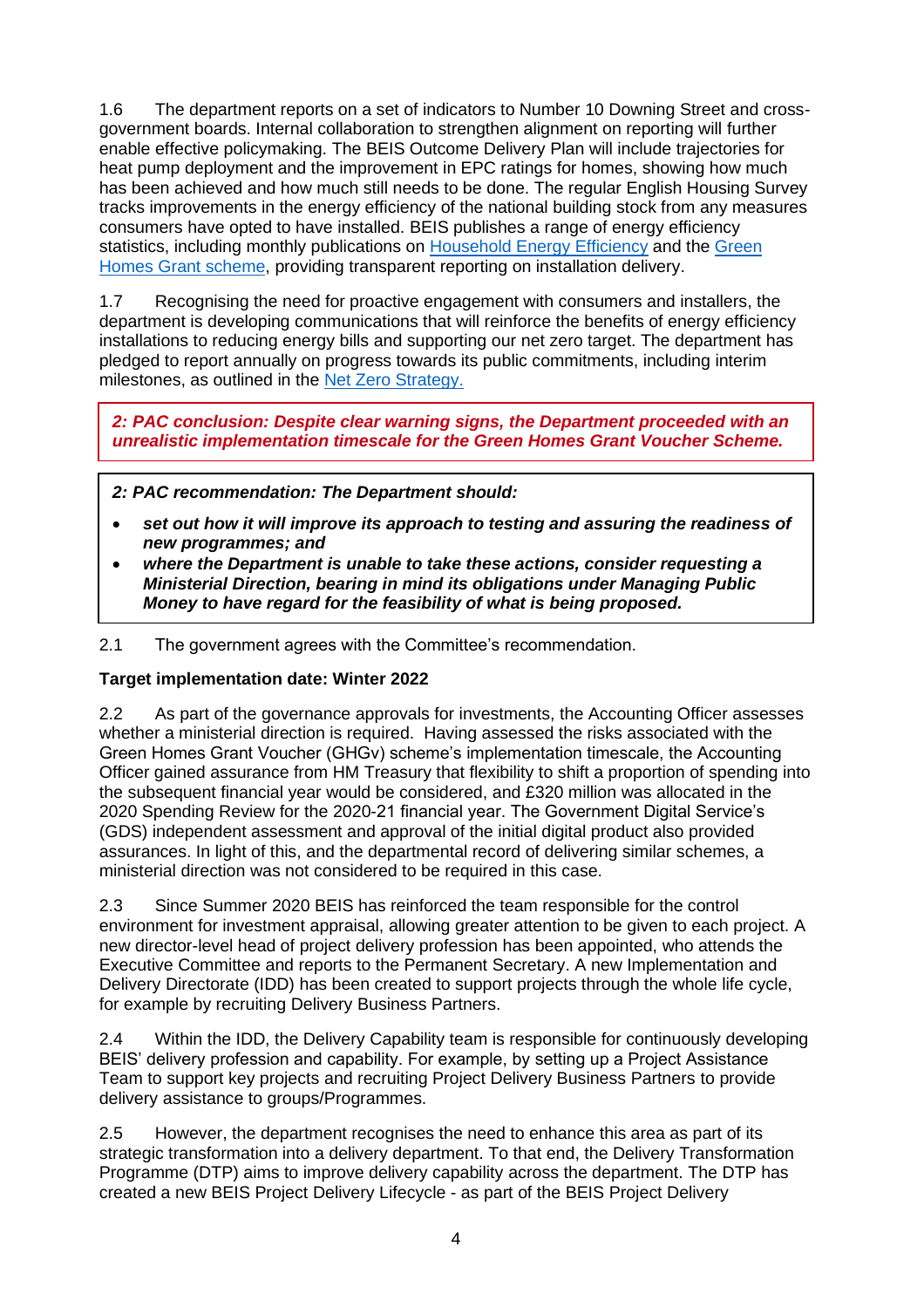Framework (BPDF) – which includes procedural guidance and advice on best practice for project initiation. The BPDF is being developed further with more detail, templates and best practice being implemented during early 2022.

2.6 To support the assurance of Programmes readiness, an external review will consider the department's Tier 1 Governance structures this year (2022).

*3: PAC conclusion: The Scheme's design was overly complex and did not sufficiently address the needs of consumers and installers.*

*3: PAC recommendation: The Department should set out what steps it is taking to:*

- *secure meaningful engagement with potential consumers in the design of new programmes and minimise the risk that the scheme design proves to be unworkable;*
- *ensure that the costs of administration are proportionate to the delivery of outcomes and the amount of public money at stake.*

3.1 The government agrees with the Committee's recommendation.

#### **Recommendation implemented**

3.2 The department recognises the impact that the shortened timescale had on officials' ability to meaningfully engage with consumers and installers, and that the scheme administrator's digital delivery complicated these processes.

3.3 The pace of the GHGv scheme delivery led to some policy design decisions that added complexity to the user experience. However, key elements of the scheme design were informed by important learnings from previous schemes, including the prioritisation of robust quality assurance and customer protection.

3.4 This necessarily drove the quality standard requirements for tradespeople to be registered with [TrustMark](https://www.trustmark.org.uk/) and have the relevant trade certifications, in line with the recommendations set out in the [2016 Each Home Counts \(EHC\) review.](https://assets.publishing.service.gov.uk/government/uploads/system/uploads/attachment_data/file/578749/Each_Home_Counts__December_2016_.pdf) The department remains committed to implementing the outcomes of the EHC review and the importance of high standards in retrofit, including the transition to the Publicly Available Specification (PAS) 2030/2035:2019, which represent an industry-wide approach to ensuring quality home retrofit and consumer protection.

3.5 Nevertheless, it is recognised that policy implementation can be improved. For each proposed policy development, the department aims to undertake robust public consultation to gather views of potentially affected stakeholders and seek feedback from consumers on the effectiveness of policy implementation.

3.6 All policy development is underpinned by the Policy Profession Standards, which defines the skills and knowledge required from all UK Civil Servants involved in policy work. Lessons learned from the GHGv scheme are being shared across the department and will inform the development of future schemes.

3.7 The department determines whether planned large investments are supported by a sound, good quality business cases, are deliverable and offer value for money through the Projects and Investment Committee (PIC). The PIC acts as a formal, internal gateway, which provides advice to the Accounting Officer on whether all Accounting Officer issues in business cases have been identified, assessed and managed in accordance with the HM Treasury guidance on Managing Public Money. Where a business case does not provide sufficient justification, it ensures that the Accounting Officer informs the Secretary of State, and, where necessary, obtains ministerial direction.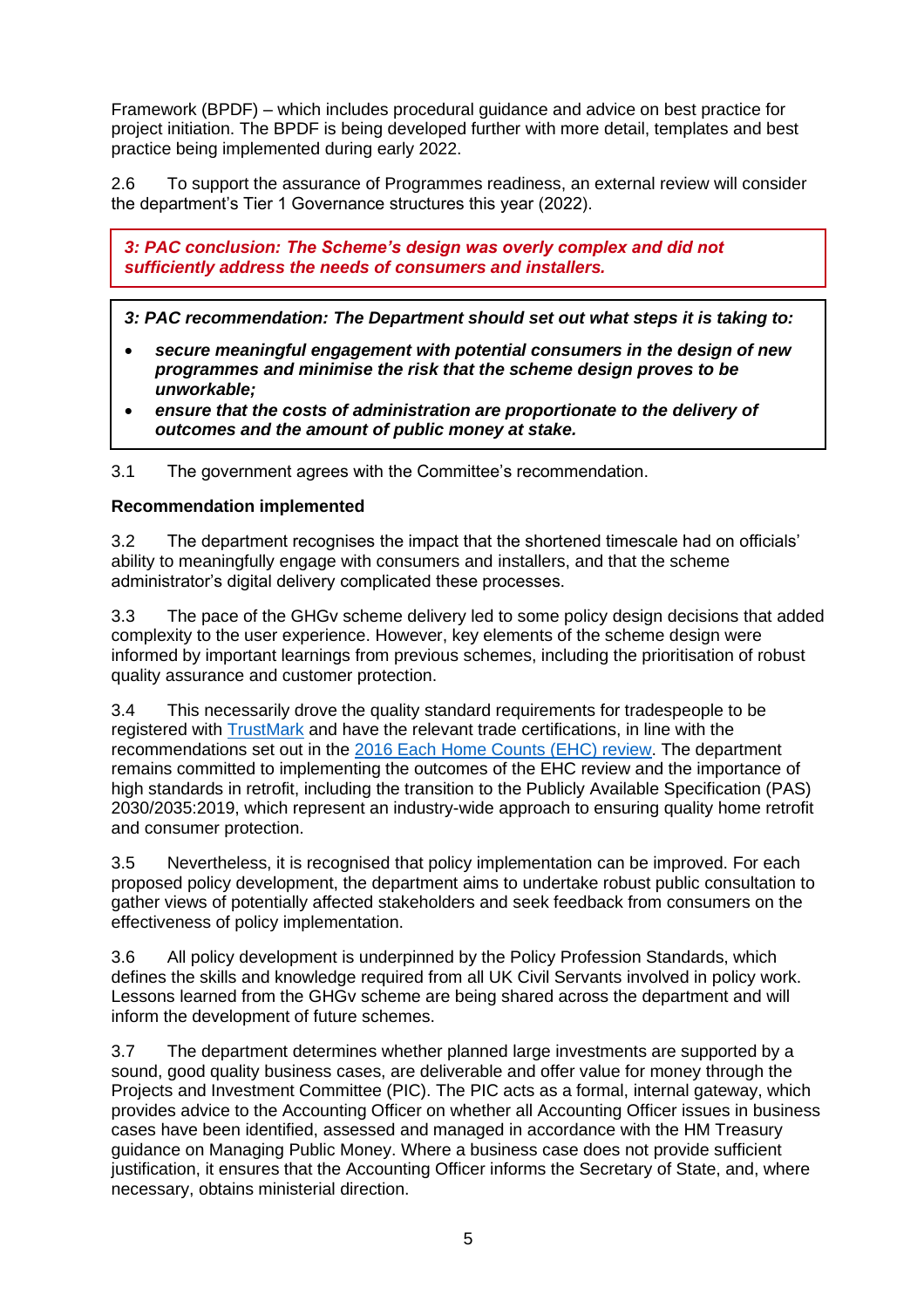*4: PAC conclusion: The creation of jobs was a priority for the Scheme, but the Department failed to maximise its impact on employment.*

*4: PAC recommendation: In planning and implementing the new Boiler Upgrade Scheme, the Department should engage closely with potential suppliers to properly understand the challenges they may face to scale up, including training sufficient numbers of appropriately skilled workers, and ensure the availability of suppliers across the country.*

*If the Department sets an objective to create jobs it should put in place robust processes for measuring the number of jobs actually created rather than just rely on estimates derived from economic modelling.*

4.1 The government agrees with the Committee's recommendation.

#### **Target implementation date: Winter 2023**

4.2 The government is engaging closely with potential suppliers, both directly and through the BEIS-led Electrification of Heat Task Group. The government is also working closely with industry to ensure that high-quality heat pump training is available, both for new entrants to the heating sector and existing heating installers who do not have heat pump experience.

4.3 In August 2021, the Heat Pump Association launched a new upskilling course for existing heating engineers. This course can be completed in under a week and industry has capacity to upskill over 7,000 heating installers per year to install heat pumps.

4.4 Job creation will be a benefit of the Boiler Upgrade Scheme (BUS) because of the increased installation numbers that are expected to be delivered through financial incentives for customers. The BUS will support approximately 2,100 direct full-time equivalents (FTE) and 1,800 indirect FTE. Scheme monitoring and evaluation will provide evidence on installer numbers and how these develop through the lifetime of the scheme. Ongoing industry engagement will provide supplementary market intelligence on staff training and upskilling numbers, increasing clarity on supply chain developments.

4.5 The department is working closely with industry ahead of the Domestic Renewable Heat Incentive scheme's closure and BUS launch, to provide clarity on BUS eligibility requirements and ensure the supply chain has the capacity to deliver. Industry stakeholders have signalled confidence in the industry's ability to deliver 30,000 installations in year one of the scheme based on current installer numbers, and planned training.

4.6 The department will be establishing the Green Jobs Delivery Group, a commitment in the Net Zero Strategy, to be the central forum through which government, industry and other key stakeholders work together to ensure that the UK has the workforce needed to deliver a green industrial revolution. The Group will include Ministerial representation and will be cochaired by an industry representative.

4.7 The GHGv scheme aimed to support jobs that were at risk during the pandemic. The scheme's independent evaluation is using qualitative and quantitative research methods to assess how suppliers responded to the scheme and its impact on jobs.

4.8 The department's policies are expected to fulfil requirements set out in the published [Monitoring and Evaluation Framework.](https://assets.publishing.service.gov.uk/government/uploads/system/uploads/attachment_data/file/947722/beis-monitoring-evaluation-framework.pdf) This includes having good quality monitoring and evaluation that is linked to policy objectives and evidence needs, including jobs where appropriate. From 2022-2024, the department will be exploring data science methods to monitor trends in jobs for the wider Net Zero strategy using online vacancy advert data.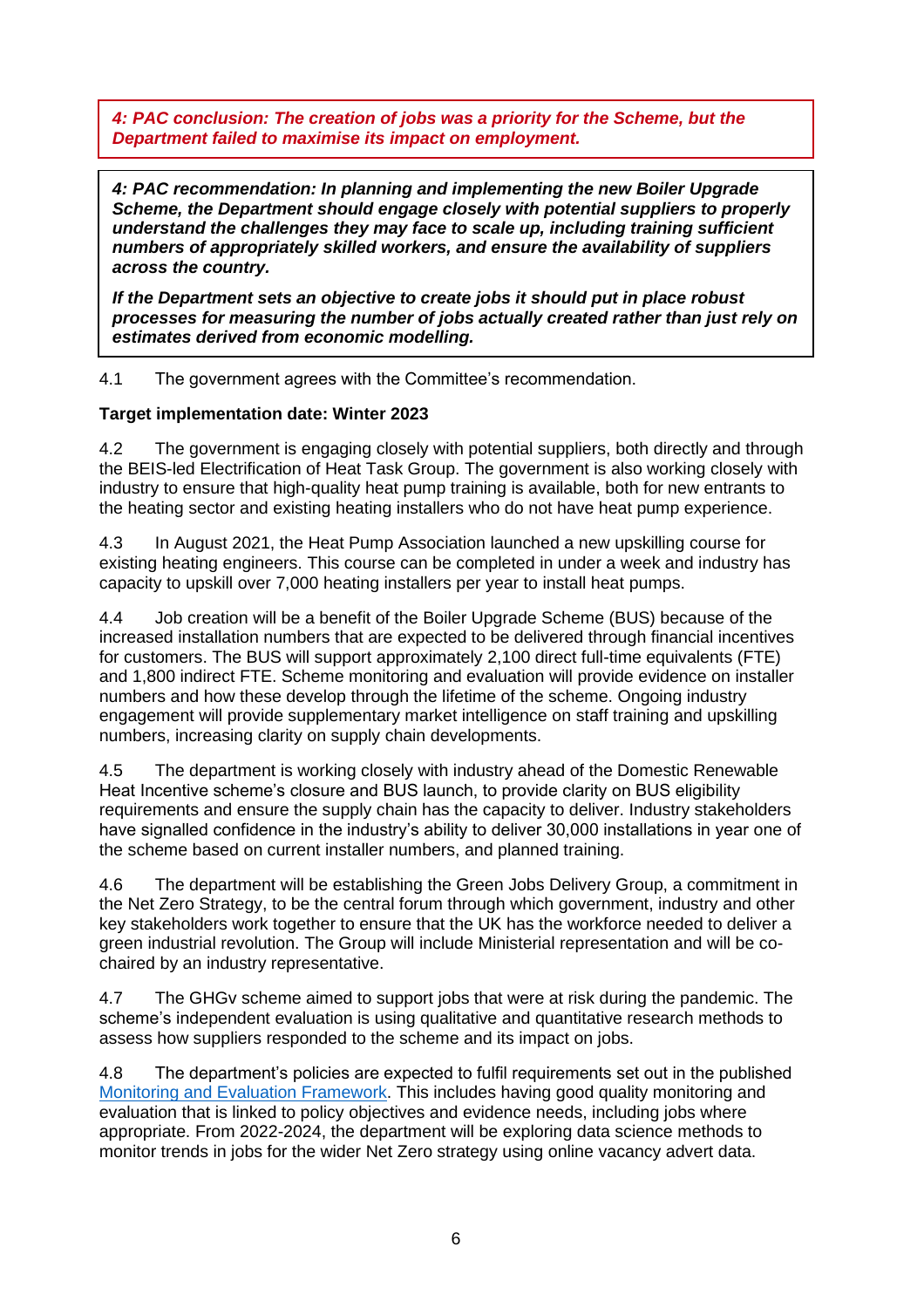*5: PAC conclusion: The Department appointed a contractor without properly understanding whether it could deliver.*

*5: PAC recommendation: In its Treasury Minute response, the Department should set out how it will improve the technical scrutiny of bids during its procurements, to better assure the capability of suppliers and the practical feasibility of their proposals, particularly where a bidder is promising considerably more than others.*

# 5.1 The government agrees with the Committee's recommendation.

# **Recommendation implemented**

5.2 The department carries out due diligence checks at all stages of a procurement and considers in-house solutions and delivery through public sector bodies, as recommended elsewhere in this document.

5.3 Before a procurement the department will:

- where appropriate, consider a two-stage process to get suppliers involved earlier in the design, subject to necessary non-disclosure agreements,
- undertake a robust assessment of the key suppliers in the market against the proposed route to market to maximise delivery confidence, including track record, using early engagement to build interest, shape the specification and test the evaluation criteria and key requirements,
- analyse the standard Crown Commercial Services (CCS) framework contract to ensure it offers sufficient protection if things go wrong and regular contract break points. Even if the scope of services is a match, the lack/inadequacy of appropriate relevant clauses should mean the framework agreement procurement route is dismissed and a different route offering greater protection and benefits chosen,
- collaborate with CCS for urgent, high value and critical procurements,
- confirm with CCS original award criteria for suppliers (to be on the framework), identify and mitigate gaps with appropriate questions and evaluation criteria. Implement the government's Sourcing Playbook advice on clarity of specification, designing evaluation criteria and avoiding a bias towards low-cost bids, and
- engage GDS to help develop evaluation criteria for relevant IT systems and assess example or pilot software.
- 5.4 Once bids have been received, the department will:
- carry out all checks permitted under the Public Contract Regulations and its forthcoming replacement legislation
- ensure a thorough evaluation of the implementation plan from bidders with appropriate reality checks from experienced evaluators.
- where appropriate, check sustainability of pricing received in supplier bids through forensic accountancy and where material variances exist, consider undertaking an Abnormally Low Bids assessment.
- where timing permits, explore deliverability and the implementation plan of the preferred supplier before contract award, including meeting, briefing and establishing faith in their mobilisation team and exploring all issues/dependencies raised by evaluators during assessment.

*6: PAC conclusion: The Department has persistently failed to learn lessons from previous energy efficiency schemes.*